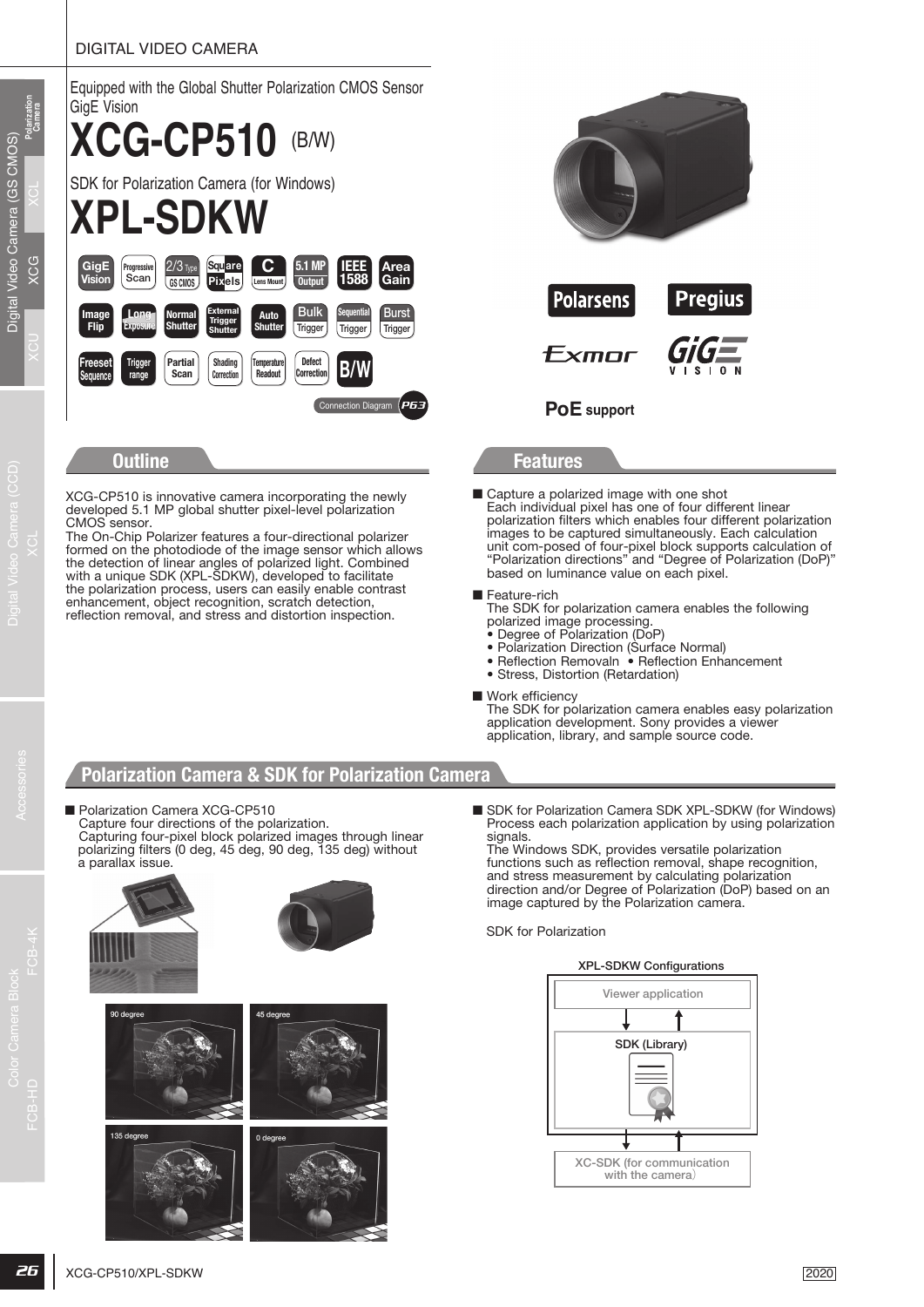# **Screen Configuration <SDK for Polarization Camera XPL-SDKW>**

| Degree of Polarization (DoP)<br>polarization image.                         | The degree of polarization (DoP) is calculated for each pixel and displayed as a degree of<br>This feature makes it easier to see low-contrast objects or objects that are difficult to<br>recognize when they are the same color as the background.                                                                                                              |                                                                                                | Sample Images<br>$\rightarrow$ See page 7                       | Polarization<br>Camera<br><b>C</b>             |
|-----------------------------------------------------------------------------|-------------------------------------------------------------------------------------------------------------------------------------------------------------------------------------------------------------------------------------------------------------------------------------------------------------------------------------------------------------------|------------------------------------------------------------------------------------------------|-----------------------------------------------------------------|------------------------------------------------|
| Direction of Polarization (Surface Normal)<br>surface normal image.         | The plane direction is estimated from the polarized state of each pixel and displayed as a<br>The object plane direction is divided into separate colors for an easy to differentiate display.                                                                                                                                                                    |                                                                                                |                                                                 | ngital Vict<br>  1⊃X<br> gital Vieo Camera (SS |
| ■ Retardation                                                               | This indicates the direction and whether or not there is any distortion when light passing<br>through the polarizing plate has passed through a transparent or semitransparent object.<br>semitransparent objects such as glass and for checking stress.                                                                                                          | The measurement is effective for checking the distortion when passing through transparent or   |                                                                 |                                                |
| Reflection (Enhance)<br>A transparent object can also be made more visible. | Reflected components calculated from four direction polarized images are enhanced.<br>Images reflected off transparent objects such as glass are enhanced when displayed.                                                                                                                                                                                         |                                                                                                |                                                                 | CIMIOS)                                        |
| Reflection (Cancel)<br>other side more visible.                             | Reflected components calculated from four direction polarized images are removed.<br>Images reflected off transparent objects such as glass are reduced, making objects on the<br>Reflections can be removed by both automatic calculation and manual angle adjustment.                                                                                           |                                                                                                |                                                                 |                                                |
| Demosaic<br>images.                                                         | Our unique demosaic function is optimally designed for the polarizer array.                                                                                                                                                                                                                                                                                       | All polarization processing on this SDK applies demosaic processing to calculate and display   |                                                                 |                                                |
| Online/offline support<br>image files are opened.                           | Both online operation and offline operation are supported. Online displays images and                                                                                                                                                                                                                                                                             | performs polarization processing live, and offline performs polarization processing when saved |                                                                 | vgital Video Camera (CCD                       |
| FFC (Flat Field Correction)<br>camera's shading correction.                 | FFC processing uses two reference images (gray and dark) to make the brightness of the<br>recorded image uniform. Attach a lens to the polarization camera, capture gray and dark<br>images to save as calibration files, then load them when adjustments are necessary.<br>FFC processing can be used for post-processing without having to use the polarization |                                                                                                |                                                                 |                                                |
| XPL Viewer                                                                  | Screen Configuration <sdk camera="" for="" polarization="" xpl-sdkw=""></sdk>                                                                                                                                                                                                                                                                                     |                                                                                                | $\times$                                                        |                                                |
| File View Tools Window Help                                                 |                                                                                                                                                                                                                                                                                                                                                                   |                                                                                                |                                                                 |                                                |
| Camera Setting                                                              | Image1 Setting                                                                                                                                                                                                                                                                                                                                                    | Image2 Setting                                                                                 |                                                                 |                                                |
| Scan<br>Camera                                                              | Online Offline                                                                                                                                                                                                                                                                                                                                                    | Image2 Select                                                                                  | Start                                                           |                                                |
| XCG-CP510 70:26:05:fb:ab:a3                                                 | Image1 Select                                                                                                                                                                                                                                                                                                                                                     | <b>Degree of Polarization</b><br>○ Surface Normal                                              |                                                                 | $\overline{3}$                                 |
| Connect<br>Disconnect                                                       | $\odot$ Raw<br>Raw (Display Invalid Pixels)                                                                                                                                                                                                                                                                                                                       | ○ Stokes Vector                                                                                | Pause                                                           |                                                |
| VERSION 1.1.3                                                               | Raw (4 Split)                                                                                                                                                                                                                                                                                                                                                     | $\bigcirc$ Retardation                                                                         |                                                                 |                                                |
| Version                                                                     | $\bigcirc$ 0 degrees                                                                                                                                                                                                                                                                                                                                              | ○ Reflection<br>$\circ$ off                                                                    | Stop                                                            |                                                |
| 9220023<br>Serial Number                                                    | $\bigcirc$ 45 degrees                                                                                                                                                                                                                                                                                                                                             |                                                                                                |                                                                 |                                                |
| 0300702605fbaba3<br><b>UID</b>                                              | $\bigcirc$ 90 degrees<br>$\bigcirc$ 135 degrees                                                                                                                                                                                                                                                                                                                   | Retardation Setting                                                                            | Color Map                                                       |                                                |
| 169.254.128.128<br>IP Address                                               | $\bigcirc$ Average                                                                                                                                                                                                                                                                                                                                                | Retardation<br>O Direction                                                                     | C RGB<br>◉ HSV                                                  |                                                |
| Exposure                                                                    | ◯ Virtual Polarizer                                                                                                                                                                                                                                                                                                                                               | Output retardation as length [nm]                                                              | Reflection Control                                              |                                                |
| Gain [x 0.1 dB]                                                             | Angle 160<br>Degree                                                                                                                                                                                                                                                                                                                                               | Wave Length 600<br>nm                                                                          | ◯ Enhance                                                       | FCB-4                                          |
| Auto @ Manual 80                                                            |                                                                                                                                                                                                                                                                                                                                                                   | Calibration                                                                                    | Cancel<br>Extraction                                            |                                                |
| .                                                                           | $\circ$ off                                                                                                                                                                                                                                                                                                                                                       | Enable                                                                                         | <b>Manual</b>                                                   |                                                |
| Exposure Time [us]                                                          | <b>Flat Field Correction</b>                                                                                                                                                                                                                                                                                                                                      | $\Box$ ROI                                                                                     | Azimuth<br>$\Omega$                                             |                                                |
| ◯ Auto <sup>(2)</sup> Manual 41997                                          | Enable                                                                                                                                                                                                                                                                                                                                                            | Save Image2                                                                                    |                                                                 |                                                |
|                                                                             | Image Size<br>CPU/GPU                                                                                                                                                                                                                                                                                                                                             |                                                                                                | Adjust<br>O                                                     |                                                |
| .                                                                           | $\bigcirc$ Full<br>$\bigcirc$ CPU                                                                                                                                                                                                                                                                                                                                 | Capture                                                                                        |                                                                 |                                                |
| Image Flip                                                                  | $\odot$ GPU<br>C Quarter                                                                                                                                                                                                                                                                                                                                          | Save Retardation Data                                                                          |                                                                 | $\Box$                                         |
| Vertical                                                                    | Save Image1                                                                                                                                                                                                                                                                                                                                                       | Capture                                                                                        |                                                                 | $\overline{\circ}$                             |
| Horizontal                                                                  | Capture                                                                                                                                                                                                                                                                                                                                                           |                                                                                                |                                                                 |                                                |
| Drive Mode<br>Mode 0                                                        |                                                                                                                                                                                                                                                                                                                                                                   | Zoom<br>Home                                                                                   | Width<br>1224<br>1024<br>Height                                 | FCB-HD                                         |
| Pixel Format<br>8 bit                                                       |                                                                                                                                                                                                                                                                                                                                                                   |                                                                                                | On Screen Display                                               |                                                |
|                                                                             |                                                                                                                                                                                                                                                                                                                                                                   |                                                                                                |                                                                 |                                                |
| Reboot                                                                      |                                                                                                                                                                                                                                                                                                                                                                   | x1<br>x10                                                                                      |                                                                 |                                                |
|                                                                             |                                                                                                                                                                                                                                                                                                                                                                   |                                                                                                |                                                                 |                                                |
|                                                                             |                                                                                                                                                                                                                                                                                                                                                                   |                                                                                                |                                                                 |                                                |
|                                                                             |                                                                                                                                                                                                                                                                                                                                                                   |                                                                                                |                                                                 |                                                |
|                                                                             |                                                                                                                                                                                                                                                                                                                                                                   |                                                                                                |                                                                 |                                                |
|                                                                             |                                                                                                                                                                                                                                                                                                                                                                   |                                                                                                | * Information on the screen is subject to change without notice |                                                |
|                                                                             |                                                                                                                                                                                                                                                                                                                                                                   |                                                                                                |                                                                 |                                                |
| 2020                                                                        |                                                                                                                                                                                                                                                                                                                                                                   |                                                                                                | XCG-CP510/XPL-SDKW                                              | 27                                             |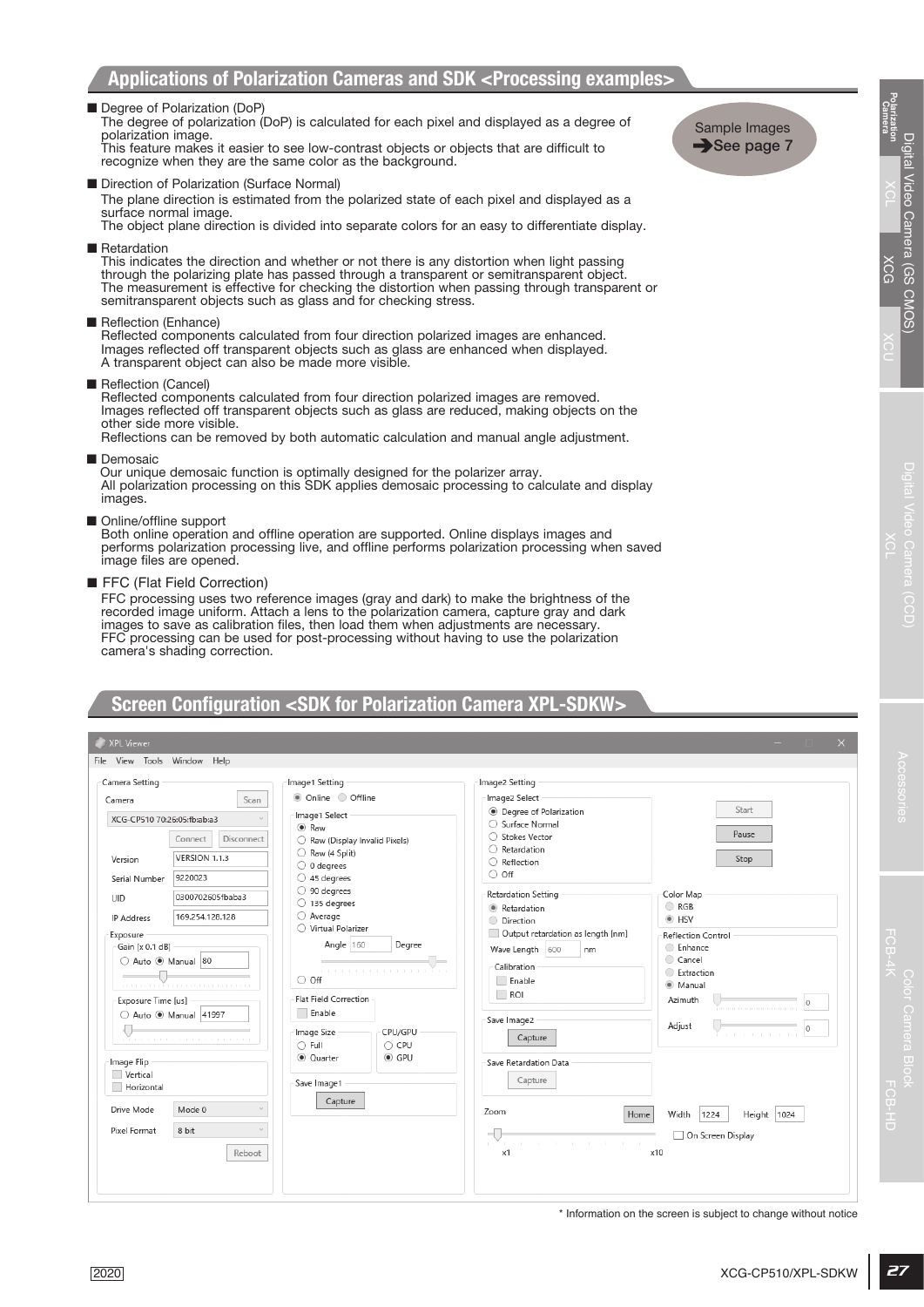### **Accessories**

■ Compact camera adaptor : DC-700/700CE ■ Tripod adaptor : VCT-333I

### **Dimensions**



# **Specifications (SDK for Polarization Camera)**

|        |                         | <b>XPL-SDKW</b>                                                                                                                           |
|--------|-------------------------|-------------------------------------------------------------------------------------------------------------------------------------------|
|        | Development language    | $C_{++}/C_{+}$                                                                                                                            |
|        | Development environment | Microsoft Visual Studio 2015, 2017                                                                                                        |
|        | <b>Functions</b>        | Degree of Polarization, Surface Normal, Stokes<br>Vector, Retardation, Reflection, Online/offline<br>support, FFC (Flat Field Correction) |
|        | Configurations          | Sample viewer application, Sample code, Library                                                                                           |
|        | Licensing               | PC license                                                                                                                                |
|        | Recommended PC specs    |                                                                                                                                           |
|        | OS                      | Windows 7/8.1/10 (64bit)                                                                                                                  |
| CPU    |                         | Intel Core i7                                                                                                                             |
| Memory |                         | 16 GB or more                                                                                                                             |
|        | GPU                     | NVIDIA GeForce GTX1070 or above                                                                                                           |
|        | <b>Video RAM</b>        | 8 GB or more                                                                                                                              |
|        | HDD/SDD                 | SSD 250 GB or more                                                                                                                        |

# **Camera Functions**

#### ■ IEEE1588 compliant → See page 12

- This precision clock synchronization via network protocol conforms to the defined IEEE1588 standard. This unit can synchronize the exposures of multiple cameras via an Ethernet cable.
- Area Gain → See page 14

You can set the individual digital gain (0 to 32times) to 16 optional rectangular areas. In the case that multiple rectangular areas overlap, the gain value with the smaller area number will have priority. The image can be optimized to suit the subject (part), in applications such as part inspection.

 $\blacksquare$  Defect Correction  $\rightarrow$  See page 15 This function is useful for applications that require high

resolution. It corrects clear defect points and opaque defect points of the image sensor.

It can also correct any white or black flecks that may appear in the image due to factors such as cosmic rays. From the peripheral pixels, correction is performed on coordinate pixels in which defects are detected.

- Factory setting and user setting can be selected.
- \* Factory setting :ON
- $\blacksquare$  Shading Correction  $\rightarrow$  See page 15

Depending on the characteristic of the lens, shadings caused by a drop in the amount of light around the lens, or light source variation, are corrected. XCG-CP510 : 9 patterns

■ Image Flip

You can flip the image vertically or horizontally, or rotate it 180 degrees.

- Temperature Readout
- Special Trigger modes
- (Bulk trigger/Sequential trigger/Burst trigger/FreesetSequence) ■ Trigger Range Limit
- GigE Vision® Version2.0/1.2
- PoE (Power over Ethernet)
- Mass: 65 g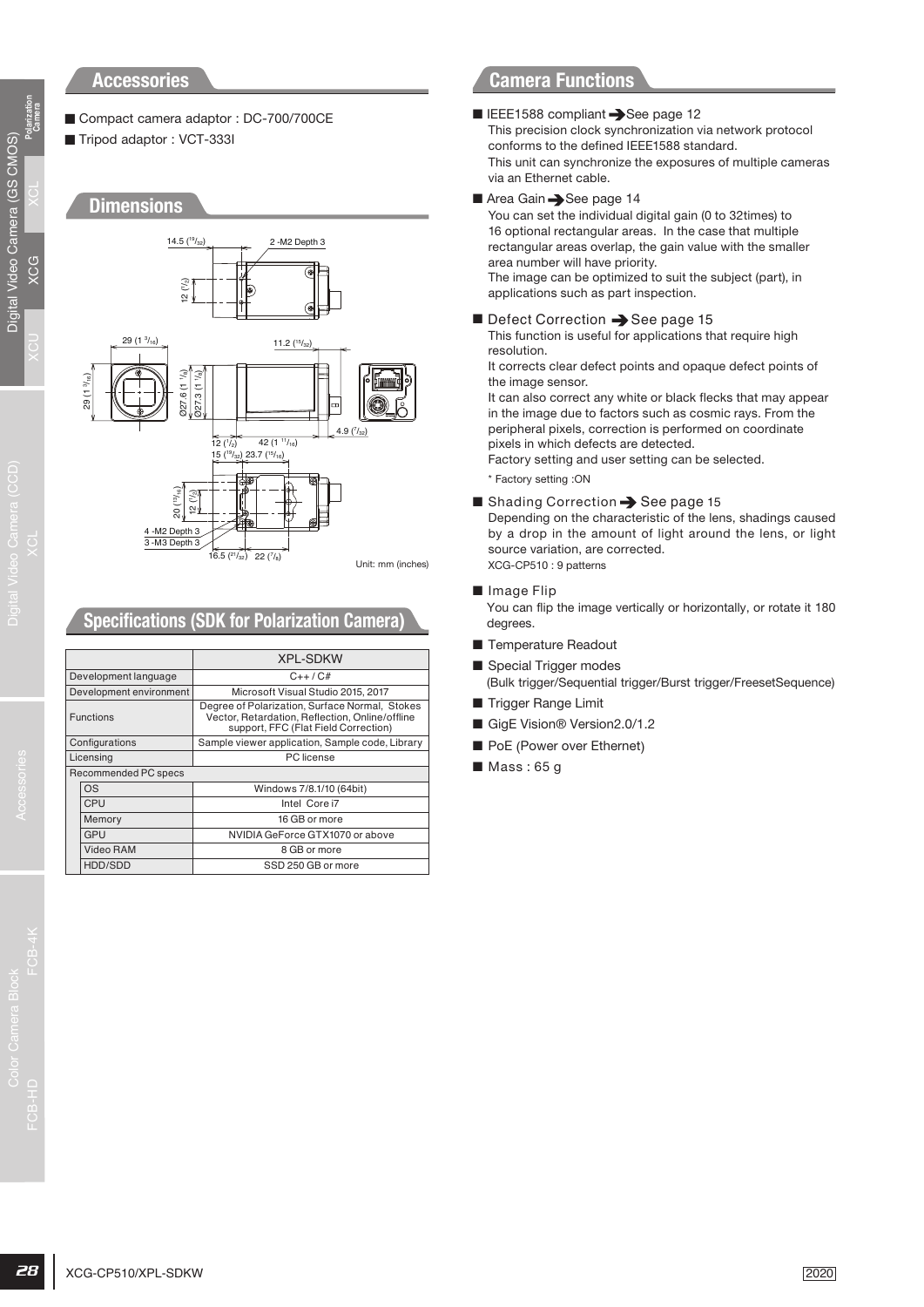| Polarization<br>Camera<br>XCG-CP510<br><b>Basic specifications</b><br>Image type<br>B/W<br>5.1 MP<br>Image size<br>IMX250 (Polarization image sensor)<br>Image sensor<br>2/3-type CMOS Image sensors with a global shutter function (Pregius)<br>Number of effective pixels<br>2,464 × 2,056<br>$(H \times V)$<br>Cell size (H x V)<br>3.45 µm×3.45 µm<br>Standard output pixels<br>2,448 × 2,048<br>$(H \times V)$<br>XCG<br>Frame rate<br>23 fps (8 bit, Mono/Raw)<br>Minimum illumination<br>1.5 lx (iris: F1.4, Gain: +18 dB, Shutter: 1/23 s)<br>F4 (400 lx, Gain: 0 dB, Shutter: 1/23 s)<br>Sensitivity<br><b>SNR</b><br>More than 50 dB (Lens close, Gain: 0 dB, 8 bit)<br>Gain<br>Auto, Manual: 0 dB to 18 dB<br>Shutter speed<br>Auto, Manual: 60 to 1/100,000 s<br>Camera Features<br>Readout modes<br>Normal, Partial scan<br>Test pattern<br>Readout features<br>Hardware trigger, Software trigger, PTP (IEEE1588)<br>Synchronization<br><b>Trigger modes</b><br>OFF (Free run), On (trigger edge detection, trigger width detection), special trigger (burst/bulk/sequential/freeset sequence)<br>User Set/Memory channel<br>16 channels<br>User memory<br>64 bytes $\times$ 16 ch<br>W (Pixel)<br>16 to 2,464<br>Partial scan<br>H (Line)<br>16 to 2,056<br>GPO<br>EXPOSURE/Strobe/Sensor readout/Trigger through/Pulse generation signal/User definition 1, 2, 3 (Selectable)<br>Area gain, Shading correction, Defect correction, Temperature readout<br>ther features<br>Interface<br>Video data output<br>digital Mono 8, 10, 12 bit (default setting 8 bit)<br>Digital interface<br>Gigabit Ethernet (1000BASE-T/100BASE-TX)<br>GigE Vision® Version 2.0, 1.2<br>Camera specification<br>Digital I/O<br>ISO IN (x1), TTL IN/OUT (x2, selectable)<br>General<br>C-moun<br>Lens mount<br>Flange focal length<br>17.526 mm<br>Power requirements<br>DC +12 V (10.5 V to 15.0 V), IEEE802.3af (37 V to 57 V)<br>DC+12V 3.3 W (max.)<br>Power<br>consumption<br>IEEE802.3af 3.7 W (max.)<br>-5°C to +45°C (23 °F to 113 °F)<br>Operating temperature<br>Performance guarantee<br>0°C to 40°C (32 °F to 104 °F)<br>temperature<br>-30°C to +60°C (-22 °F to +140 °F)<br>Storage temperature<br>Operating humidity<br>20% to 80% (no condensation)<br>20% to 80% (no condensation)<br>Storage humidity<br>10 G (20 Hz to 200 Hz, 20 minutes for each direction-x, y, z)<br>Vibration resistance<br>Shock resistance<br>70 G<br>$29 \times 29 \times 42$ mm (1 $3/16 \times 1$ $3/16 \times 1$ 11/16 inches) (excluding protrusions)<br>Dimensions ( $W \times H \times D$ )<br>Mass<br>Apporox 65 g (2 oz)<br><b>MTBF</b><br>62,042 hours (Approx. 7.1 years)<br>UL60950-1, FCC Class A, CSA C22.2-No.60950-1,<br>IC Class A Digital Device, CE: EN61326<br>Regulations<br>(Class A), AS EMC: EN61326-1, VCCI Class A,<br>KCC,CISPR22/24+IEC61000-3-2/-3<br>Lens mount cap (1), Safety Regulations*1 (1)<br>Supplied accessories<br>*1 Safety Regulations : It describes the safety precaution. Those contents which had described in Operation Manual are aggregated in the Technical Manual.<br>FCB-4 |      |                    |  |
|----------------------------------------------------------------------------------------------------------------------------------------------------------------------------------------------------------------------------------------------------------------------------------------------------------------------------------------------------------------------------------------------------------------------------------------------------------------------------------------------------------------------------------------------------------------------------------------------------------------------------------------------------------------------------------------------------------------------------------------------------------------------------------------------------------------------------------------------------------------------------------------------------------------------------------------------------------------------------------------------------------------------------------------------------------------------------------------------------------------------------------------------------------------------------------------------------------------------------------------------------------------------------------------------------------------------------------------------------------------------------------------------------------------------------------------------------------------------------------------------------------------------------------------------------------------------------------------------------------------------------------------------------------------------------------------------------------------------------------------------------------------------------------------------------------------------------------------------------------------------------------------------------------------------------------------------------------------------------------------------------------------------------------------------------------------------------------------------------------------------------------------------------------------------------------------------------------------------------------------------------------------------------------------------------------------------------------------------------------------------------------------------------------------------------------------------------------------------------------------------------------------------------------------------------------------------------------------------------------------------------------------------------------------------------------------------------------------------------------------------------------------------------------------------------------------------------------------------------------------------------------------------------------------------------------------------------------------------------------------------------------------------------------------------------------------------------------------------------------------------|------|--------------------|--|
|                                                                                                                                                                                                                                                                                                                                                                                                                                                                                                                                                                                                                                                                                                                                                                                                                                                                                                                                                                                                                                                                                                                                                                                                                                                                                                                                                                                                                                                                                                                                                                                                                                                                                                                                                                                                                                                                                                                                                                                                                                                                                                                                                                                                                                                                                                                                                                                                                                                                                                                                                                                                                                                                                                                                                                                                                                                                                                                                                                                                                                                                                                                      |      |                    |  |
|                                                                                                                                                                                                                                                                                                                                                                                                                                                                                                                                                                                                                                                                                                                                                                                                                                                                                                                                                                                                                                                                                                                                                                                                                                                                                                                                                                                                                                                                                                                                                                                                                                                                                                                                                                                                                                                                                                                                                                                                                                                                                                                                                                                                                                                                                                                                                                                                                                                                                                                                                                                                                                                                                                                                                                                                                                                                                                                                                                                                                                                                                                                      |      |                    |  |
|                                                                                                                                                                                                                                                                                                                                                                                                                                                                                                                                                                                                                                                                                                                                                                                                                                                                                                                                                                                                                                                                                                                                                                                                                                                                                                                                                                                                                                                                                                                                                                                                                                                                                                                                                                                                                                                                                                                                                                                                                                                                                                                                                                                                                                                                                                                                                                                                                                                                                                                                                                                                                                                                                                                                                                                                                                                                                                                                                                                                                                                                                                                      |      |                    |  |
|                                                                                                                                                                                                                                                                                                                                                                                                                                                                                                                                                                                                                                                                                                                                                                                                                                                                                                                                                                                                                                                                                                                                                                                                                                                                                                                                                                                                                                                                                                                                                                                                                                                                                                                                                                                                                                                                                                                                                                                                                                                                                                                                                                                                                                                                                                                                                                                                                                                                                                                                                                                                                                                                                                                                                                                                                                                                                                                                                                                                                                                                                                                      |      |                    |  |
|                                                                                                                                                                                                                                                                                                                                                                                                                                                                                                                                                                                                                                                                                                                                                                                                                                                                                                                                                                                                                                                                                                                                                                                                                                                                                                                                                                                                                                                                                                                                                                                                                                                                                                                                                                                                                                                                                                                                                                                                                                                                                                                                                                                                                                                                                                                                                                                                                                                                                                                                                                                                                                                                                                                                                                                                                                                                                                                                                                                                                                                                                                                      |      |                    |  |
|                                                                                                                                                                                                                                                                                                                                                                                                                                                                                                                                                                                                                                                                                                                                                                                                                                                                                                                                                                                                                                                                                                                                                                                                                                                                                                                                                                                                                                                                                                                                                                                                                                                                                                                                                                                                                                                                                                                                                                                                                                                                                                                                                                                                                                                                                                                                                                                                                                                                                                                                                                                                                                                                                                                                                                                                                                                                                                                                                                                                                                                                                                                      |      |                    |  |
|                                                                                                                                                                                                                                                                                                                                                                                                                                                                                                                                                                                                                                                                                                                                                                                                                                                                                                                                                                                                                                                                                                                                                                                                                                                                                                                                                                                                                                                                                                                                                                                                                                                                                                                                                                                                                                                                                                                                                                                                                                                                                                                                                                                                                                                                                                                                                                                                                                                                                                                                                                                                                                                                                                                                                                                                                                                                                                                                                                                                                                                                                                                      |      |                    |  |
|                                                                                                                                                                                                                                                                                                                                                                                                                                                                                                                                                                                                                                                                                                                                                                                                                                                                                                                                                                                                                                                                                                                                                                                                                                                                                                                                                                                                                                                                                                                                                                                                                                                                                                                                                                                                                                                                                                                                                                                                                                                                                                                                                                                                                                                                                                                                                                                                                                                                                                                                                                                                                                                                                                                                                                                                                                                                                                                                                                                                                                                                                                                      |      |                    |  |
|                                                                                                                                                                                                                                                                                                                                                                                                                                                                                                                                                                                                                                                                                                                                                                                                                                                                                                                                                                                                                                                                                                                                                                                                                                                                                                                                                                                                                                                                                                                                                                                                                                                                                                                                                                                                                                                                                                                                                                                                                                                                                                                                                                                                                                                                                                                                                                                                                                                                                                                                                                                                                                                                                                                                                                                                                                                                                                                                                                                                                                                                                                                      |      |                    |  |
|                                                                                                                                                                                                                                                                                                                                                                                                                                                                                                                                                                                                                                                                                                                                                                                                                                                                                                                                                                                                                                                                                                                                                                                                                                                                                                                                                                                                                                                                                                                                                                                                                                                                                                                                                                                                                                                                                                                                                                                                                                                                                                                                                                                                                                                                                                                                                                                                                                                                                                                                                                                                                                                                                                                                                                                                                                                                                                                                                                                                                                                                                                                      |      |                    |  |
|                                                                                                                                                                                                                                                                                                                                                                                                                                                                                                                                                                                                                                                                                                                                                                                                                                                                                                                                                                                                                                                                                                                                                                                                                                                                                                                                                                                                                                                                                                                                                                                                                                                                                                                                                                                                                                                                                                                                                                                                                                                                                                                                                                                                                                                                                                                                                                                                                                                                                                                                                                                                                                                                                                                                                                                                                                                                                                                                                                                                                                                                                                                      |      |                    |  |
|                                                                                                                                                                                                                                                                                                                                                                                                                                                                                                                                                                                                                                                                                                                                                                                                                                                                                                                                                                                                                                                                                                                                                                                                                                                                                                                                                                                                                                                                                                                                                                                                                                                                                                                                                                                                                                                                                                                                                                                                                                                                                                                                                                                                                                                                                                                                                                                                                                                                                                                                                                                                                                                                                                                                                                                                                                                                                                                                                                                                                                                                                                                      |      |                    |  |
|                                                                                                                                                                                                                                                                                                                                                                                                                                                                                                                                                                                                                                                                                                                                                                                                                                                                                                                                                                                                                                                                                                                                                                                                                                                                                                                                                                                                                                                                                                                                                                                                                                                                                                                                                                                                                                                                                                                                                                                                                                                                                                                                                                                                                                                                                                                                                                                                                                                                                                                                                                                                                                                                                                                                                                                                                                                                                                                                                                                                                                                                                                                      |      |                    |  |
|                                                                                                                                                                                                                                                                                                                                                                                                                                                                                                                                                                                                                                                                                                                                                                                                                                                                                                                                                                                                                                                                                                                                                                                                                                                                                                                                                                                                                                                                                                                                                                                                                                                                                                                                                                                                                                                                                                                                                                                                                                                                                                                                                                                                                                                                                                                                                                                                                                                                                                                                                                                                                                                                                                                                                                                                                                                                                                                                                                                                                                                                                                                      |      |                    |  |
|                                                                                                                                                                                                                                                                                                                                                                                                                                                                                                                                                                                                                                                                                                                                                                                                                                                                                                                                                                                                                                                                                                                                                                                                                                                                                                                                                                                                                                                                                                                                                                                                                                                                                                                                                                                                                                                                                                                                                                                                                                                                                                                                                                                                                                                                                                                                                                                                                                                                                                                                                                                                                                                                                                                                                                                                                                                                                                                                                                                                                                                                                                                      |      |                    |  |
|                                                                                                                                                                                                                                                                                                                                                                                                                                                                                                                                                                                                                                                                                                                                                                                                                                                                                                                                                                                                                                                                                                                                                                                                                                                                                                                                                                                                                                                                                                                                                                                                                                                                                                                                                                                                                                                                                                                                                                                                                                                                                                                                                                                                                                                                                                                                                                                                                                                                                                                                                                                                                                                                                                                                                                                                                                                                                                                                                                                                                                                                                                                      |      |                    |  |
|                                                                                                                                                                                                                                                                                                                                                                                                                                                                                                                                                                                                                                                                                                                                                                                                                                                                                                                                                                                                                                                                                                                                                                                                                                                                                                                                                                                                                                                                                                                                                                                                                                                                                                                                                                                                                                                                                                                                                                                                                                                                                                                                                                                                                                                                                                                                                                                                                                                                                                                                                                                                                                                                                                                                                                                                                                                                                                                                                                                                                                                                                                                      |      |                    |  |
|                                                                                                                                                                                                                                                                                                                                                                                                                                                                                                                                                                                                                                                                                                                                                                                                                                                                                                                                                                                                                                                                                                                                                                                                                                                                                                                                                                                                                                                                                                                                                                                                                                                                                                                                                                                                                                                                                                                                                                                                                                                                                                                                                                                                                                                                                                                                                                                                                                                                                                                                                                                                                                                                                                                                                                                                                                                                                                                                                                                                                                                                                                                      |      |                    |  |
|                                                                                                                                                                                                                                                                                                                                                                                                                                                                                                                                                                                                                                                                                                                                                                                                                                                                                                                                                                                                                                                                                                                                                                                                                                                                                                                                                                                                                                                                                                                                                                                                                                                                                                                                                                                                                                                                                                                                                                                                                                                                                                                                                                                                                                                                                                                                                                                                                                                                                                                                                                                                                                                                                                                                                                                                                                                                                                                                                                                                                                                                                                                      |      |                    |  |
|                                                                                                                                                                                                                                                                                                                                                                                                                                                                                                                                                                                                                                                                                                                                                                                                                                                                                                                                                                                                                                                                                                                                                                                                                                                                                                                                                                                                                                                                                                                                                                                                                                                                                                                                                                                                                                                                                                                                                                                                                                                                                                                                                                                                                                                                                                                                                                                                                                                                                                                                                                                                                                                                                                                                                                                                                                                                                                                                                                                                                                                                                                                      |      |                    |  |
|                                                                                                                                                                                                                                                                                                                                                                                                                                                                                                                                                                                                                                                                                                                                                                                                                                                                                                                                                                                                                                                                                                                                                                                                                                                                                                                                                                                                                                                                                                                                                                                                                                                                                                                                                                                                                                                                                                                                                                                                                                                                                                                                                                                                                                                                                                                                                                                                                                                                                                                                                                                                                                                                                                                                                                                                                                                                                                                                                                                                                                                                                                                      |      |                    |  |
|                                                                                                                                                                                                                                                                                                                                                                                                                                                                                                                                                                                                                                                                                                                                                                                                                                                                                                                                                                                                                                                                                                                                                                                                                                                                                                                                                                                                                                                                                                                                                                                                                                                                                                                                                                                                                                                                                                                                                                                                                                                                                                                                                                                                                                                                                                                                                                                                                                                                                                                                                                                                                                                                                                                                                                                                                                                                                                                                                                                                                                                                                                                      |      |                    |  |
|                                                                                                                                                                                                                                                                                                                                                                                                                                                                                                                                                                                                                                                                                                                                                                                                                                                                                                                                                                                                                                                                                                                                                                                                                                                                                                                                                                                                                                                                                                                                                                                                                                                                                                                                                                                                                                                                                                                                                                                                                                                                                                                                                                                                                                                                                                                                                                                                                                                                                                                                                                                                                                                                                                                                                                                                                                                                                                                                                                                                                                                                                                                      |      |                    |  |
|                                                                                                                                                                                                                                                                                                                                                                                                                                                                                                                                                                                                                                                                                                                                                                                                                                                                                                                                                                                                                                                                                                                                                                                                                                                                                                                                                                                                                                                                                                                                                                                                                                                                                                                                                                                                                                                                                                                                                                                                                                                                                                                                                                                                                                                                                                                                                                                                                                                                                                                                                                                                                                                                                                                                                                                                                                                                                                                                                                                                                                                                                                                      |      |                    |  |
|                                                                                                                                                                                                                                                                                                                                                                                                                                                                                                                                                                                                                                                                                                                                                                                                                                                                                                                                                                                                                                                                                                                                                                                                                                                                                                                                                                                                                                                                                                                                                                                                                                                                                                                                                                                                                                                                                                                                                                                                                                                                                                                                                                                                                                                                                                                                                                                                                                                                                                                                                                                                                                                                                                                                                                                                                                                                                                                                                                                                                                                                                                                      |      |                    |  |
|                                                                                                                                                                                                                                                                                                                                                                                                                                                                                                                                                                                                                                                                                                                                                                                                                                                                                                                                                                                                                                                                                                                                                                                                                                                                                                                                                                                                                                                                                                                                                                                                                                                                                                                                                                                                                                                                                                                                                                                                                                                                                                                                                                                                                                                                                                                                                                                                                                                                                                                                                                                                                                                                                                                                                                                                                                                                                                                                                                                                                                                                                                                      |      |                    |  |
|                                                                                                                                                                                                                                                                                                                                                                                                                                                                                                                                                                                                                                                                                                                                                                                                                                                                                                                                                                                                                                                                                                                                                                                                                                                                                                                                                                                                                                                                                                                                                                                                                                                                                                                                                                                                                                                                                                                                                                                                                                                                                                                                                                                                                                                                                                                                                                                                                                                                                                                                                                                                                                                                                                                                                                                                                                                                                                                                                                                                                                                                                                                      |      |                    |  |
|                                                                                                                                                                                                                                                                                                                                                                                                                                                                                                                                                                                                                                                                                                                                                                                                                                                                                                                                                                                                                                                                                                                                                                                                                                                                                                                                                                                                                                                                                                                                                                                                                                                                                                                                                                                                                                                                                                                                                                                                                                                                                                                                                                                                                                                                                                                                                                                                                                                                                                                                                                                                                                                                                                                                                                                                                                                                                                                                                                                                                                                                                                                      |      |                    |  |
|                                                                                                                                                                                                                                                                                                                                                                                                                                                                                                                                                                                                                                                                                                                                                                                                                                                                                                                                                                                                                                                                                                                                                                                                                                                                                                                                                                                                                                                                                                                                                                                                                                                                                                                                                                                                                                                                                                                                                                                                                                                                                                                                                                                                                                                                                                                                                                                                                                                                                                                                                                                                                                                                                                                                                                                                                                                                                                                                                                                                                                                                                                                      |      |                    |  |
|                                                                                                                                                                                                                                                                                                                                                                                                                                                                                                                                                                                                                                                                                                                                                                                                                                                                                                                                                                                                                                                                                                                                                                                                                                                                                                                                                                                                                                                                                                                                                                                                                                                                                                                                                                                                                                                                                                                                                                                                                                                                                                                                                                                                                                                                                                                                                                                                                                                                                                                                                                                                                                                                                                                                                                                                                                                                                                                                                                                                                                                                                                                      |      |                    |  |
|                                                                                                                                                                                                                                                                                                                                                                                                                                                                                                                                                                                                                                                                                                                                                                                                                                                                                                                                                                                                                                                                                                                                                                                                                                                                                                                                                                                                                                                                                                                                                                                                                                                                                                                                                                                                                                                                                                                                                                                                                                                                                                                                                                                                                                                                                                                                                                                                                                                                                                                                                                                                                                                                                                                                                                                                                                                                                                                                                                                                                                                                                                                      |      |                    |  |
|                                                                                                                                                                                                                                                                                                                                                                                                                                                                                                                                                                                                                                                                                                                                                                                                                                                                                                                                                                                                                                                                                                                                                                                                                                                                                                                                                                                                                                                                                                                                                                                                                                                                                                                                                                                                                                                                                                                                                                                                                                                                                                                                                                                                                                                                                                                                                                                                                                                                                                                                                                                                                                                                                                                                                                                                                                                                                                                                                                                                                                                                                                                      |      |                    |  |
|                                                                                                                                                                                                                                                                                                                                                                                                                                                                                                                                                                                                                                                                                                                                                                                                                                                                                                                                                                                                                                                                                                                                                                                                                                                                                                                                                                                                                                                                                                                                                                                                                                                                                                                                                                                                                                                                                                                                                                                                                                                                                                                                                                                                                                                                                                                                                                                                                                                                                                                                                                                                                                                                                                                                                                                                                                                                                                                                                                                                                                                                                                                      |      |                    |  |
|                                                                                                                                                                                                                                                                                                                                                                                                                                                                                                                                                                                                                                                                                                                                                                                                                                                                                                                                                                                                                                                                                                                                                                                                                                                                                                                                                                                                                                                                                                                                                                                                                                                                                                                                                                                                                                                                                                                                                                                                                                                                                                                                                                                                                                                                                                                                                                                                                                                                                                                                                                                                                                                                                                                                                                                                                                                                                                                                                                                                                                                                                                                      |      |                    |  |
|                                                                                                                                                                                                                                                                                                                                                                                                                                                                                                                                                                                                                                                                                                                                                                                                                                                                                                                                                                                                                                                                                                                                                                                                                                                                                                                                                                                                                                                                                                                                                                                                                                                                                                                                                                                                                                                                                                                                                                                                                                                                                                                                                                                                                                                                                                                                                                                                                                                                                                                                                                                                                                                                                                                                                                                                                                                                                                                                                                                                                                                                                                                      |      |                    |  |
|                                                                                                                                                                                                                                                                                                                                                                                                                                                                                                                                                                                                                                                                                                                                                                                                                                                                                                                                                                                                                                                                                                                                                                                                                                                                                                                                                                                                                                                                                                                                                                                                                                                                                                                                                                                                                                                                                                                                                                                                                                                                                                                                                                                                                                                                                                                                                                                                                                                                                                                                                                                                                                                                                                                                                                                                                                                                                                                                                                                                                                                                                                                      |      |                    |  |
|                                                                                                                                                                                                                                                                                                                                                                                                                                                                                                                                                                                                                                                                                                                                                                                                                                                                                                                                                                                                                                                                                                                                                                                                                                                                                                                                                                                                                                                                                                                                                                                                                                                                                                                                                                                                                                                                                                                                                                                                                                                                                                                                                                                                                                                                                                                                                                                                                                                                                                                                                                                                                                                                                                                                                                                                                                                                                                                                                                                                                                                                                                                      |      |                    |  |
|                                                                                                                                                                                                                                                                                                                                                                                                                                                                                                                                                                                                                                                                                                                                                                                                                                                                                                                                                                                                                                                                                                                                                                                                                                                                                                                                                                                                                                                                                                                                                                                                                                                                                                                                                                                                                                                                                                                                                                                                                                                                                                                                                                                                                                                                                                                                                                                                                                                                                                                                                                                                                                                                                                                                                                                                                                                                                                                                                                                                                                                                                                                      |      |                    |  |
|                                                                                                                                                                                                                                                                                                                                                                                                                                                                                                                                                                                                                                                                                                                                                                                                                                                                                                                                                                                                                                                                                                                                                                                                                                                                                                                                                                                                                                                                                                                                                                                                                                                                                                                                                                                                                                                                                                                                                                                                                                                                                                                                                                                                                                                                                                                                                                                                                                                                                                                                                                                                                                                                                                                                                                                                                                                                                                                                                                                                                                                                                                                      |      |                    |  |
|                                                                                                                                                                                                                                                                                                                                                                                                                                                                                                                                                                                                                                                                                                                                                                                                                                                                                                                                                                                                                                                                                                                                                                                                                                                                                                                                                                                                                                                                                                                                                                                                                                                                                                                                                                                                                                                                                                                                                                                                                                                                                                                                                                                                                                                                                                                                                                                                                                                                                                                                                                                                                                                                                                                                                                                                                                                                                                                                                                                                                                                                                                                      |      |                    |  |
|                                                                                                                                                                                                                                                                                                                                                                                                                                                                                                                                                                                                                                                                                                                                                                                                                                                                                                                                                                                                                                                                                                                                                                                                                                                                                                                                                                                                                                                                                                                                                                                                                                                                                                                                                                                                                                                                                                                                                                                                                                                                                                                                                                                                                                                                                                                                                                                                                                                                                                                                                                                                                                                                                                                                                                                                                                                                                                                                                                                                                                                                                                                      |      |                    |  |
|                                                                                                                                                                                                                                                                                                                                                                                                                                                                                                                                                                                                                                                                                                                                                                                                                                                                                                                                                                                                                                                                                                                                                                                                                                                                                                                                                                                                                                                                                                                                                                                                                                                                                                                                                                                                                                                                                                                                                                                                                                                                                                                                                                                                                                                                                                                                                                                                                                                                                                                                                                                                                                                                                                                                                                                                                                                                                                                                                                                                                                                                                                                      |      |                    |  |
|                                                                                                                                                                                                                                                                                                                                                                                                                                                                                                                                                                                                                                                                                                                                                                                                                                                                                                                                                                                                                                                                                                                                                                                                                                                                                                                                                                                                                                                                                                                                                                                                                                                                                                                                                                                                                                                                                                                                                                                                                                                                                                                                                                                                                                                                                                                                                                                                                                                                                                                                                                                                                                                                                                                                                                                                                                                                                                                                                                                                                                                                                                                      |      |                    |  |
|                                                                                                                                                                                                                                                                                                                                                                                                                                                                                                                                                                                                                                                                                                                                                                                                                                                                                                                                                                                                                                                                                                                                                                                                                                                                                                                                                                                                                                                                                                                                                                                                                                                                                                                                                                                                                                                                                                                                                                                                                                                                                                                                                                                                                                                                                                                                                                                                                                                                                                                                                                                                                                                                                                                                                                                                                                                                                                                                                                                                                                                                                                                      |      |                    |  |
|                                                                                                                                                                                                                                                                                                                                                                                                                                                                                                                                                                                                                                                                                                                                                                                                                                                                                                                                                                                                                                                                                                                                                                                                                                                                                                                                                                                                                                                                                                                                                                                                                                                                                                                                                                                                                                                                                                                                                                                                                                                                                                                                                                                                                                                                                                                                                                                                                                                                                                                                                                                                                                                                                                                                                                                                                                                                                                                                                                                                                                                                                                                      |      |                    |  |
|                                                                                                                                                                                                                                                                                                                                                                                                                                                                                                                                                                                                                                                                                                                                                                                                                                                                                                                                                                                                                                                                                                                                                                                                                                                                                                                                                                                                                                                                                                                                                                                                                                                                                                                                                                                                                                                                                                                                                                                                                                                                                                                                                                                                                                                                                                                                                                                                                                                                                                                                                                                                                                                                                                                                                                                                                                                                                                                                                                                                                                                                                                                      |      |                    |  |
|                                                                                                                                                                                                                                                                                                                                                                                                                                                                                                                                                                                                                                                                                                                                                                                                                                                                                                                                                                                                                                                                                                                                                                                                                                                                                                                                                                                                                                                                                                                                                                                                                                                                                                                                                                                                                                                                                                                                                                                                                                                                                                                                                                                                                                                                                                                                                                                                                                                                                                                                                                                                                                                                                                                                                                                                                                                                                                                                                                                                                                                                                                                      |      |                    |  |
|                                                                                                                                                                                                                                                                                                                                                                                                                                                                                                                                                                                                                                                                                                                                                                                                                                                                                                                                                                                                                                                                                                                                                                                                                                                                                                                                                                                                                                                                                                                                                                                                                                                                                                                                                                                                                                                                                                                                                                                                                                                                                                                                                                                                                                                                                                                                                                                                                                                                                                                                                                                                                                                                                                                                                                                                                                                                                                                                                                                                                                                                                                                      |      |                    |  |
|                                                                                                                                                                                                                                                                                                                                                                                                                                                                                                                                                                                                                                                                                                                                                                                                                                                                                                                                                                                                                                                                                                                                                                                                                                                                                                                                                                                                                                                                                                                                                                                                                                                                                                                                                                                                                                                                                                                                                                                                                                                                                                                                                                                                                                                                                                                                                                                                                                                                                                                                                                                                                                                                                                                                                                                                                                                                                                                                                                                                                                                                                                                      |      |                    |  |
|                                                                                                                                                                                                                                                                                                                                                                                                                                                                                                                                                                                                                                                                                                                                                                                                                                                                                                                                                                                                                                                                                                                                                                                                                                                                                                                                                                                                                                                                                                                                                                                                                                                                                                                                                                                                                                                                                                                                                                                                                                                                                                                                                                                                                                                                                                                                                                                                                                                                                                                                                                                                                                                                                                                                                                                                                                                                                                                                                                                                                                                                                                                      |      |                    |  |
|                                                                                                                                                                                                                                                                                                                                                                                                                                                                                                                                                                                                                                                                                                                                                                                                                                                                                                                                                                                                                                                                                                                                                                                                                                                                                                                                                                                                                                                                                                                                                                                                                                                                                                                                                                                                                                                                                                                                                                                                                                                                                                                                                                                                                                                                                                                                                                                                                                                                                                                                                                                                                                                                                                                                                                                                                                                                                                                                                                                                                                                                                                                      |      |                    |  |
|                                                                                                                                                                                                                                                                                                                                                                                                                                                                                                                                                                                                                                                                                                                                                                                                                                                                                                                                                                                                                                                                                                                                                                                                                                                                                                                                                                                                                                                                                                                                                                                                                                                                                                                                                                                                                                                                                                                                                                                                                                                                                                                                                                                                                                                                                                                                                                                                                                                                                                                                                                                                                                                                                                                                                                                                                                                                                                                                                                                                                                                                                                                      |      |                    |  |
|                                                                                                                                                                                                                                                                                                                                                                                                                                                                                                                                                                                                                                                                                                                                                                                                                                                                                                                                                                                                                                                                                                                                                                                                                                                                                                                                                                                                                                                                                                                                                                                                                                                                                                                                                                                                                                                                                                                                                                                                                                                                                                                                                                                                                                                                                                                                                                                                                                                                                                                                                                                                                                                                                                                                                                                                                                                                                                                                                                                                                                                                                                                      |      |                    |  |
|                                                                                                                                                                                                                                                                                                                                                                                                                                                                                                                                                                                                                                                                                                                                                                                                                                                                                                                                                                                                                                                                                                                                                                                                                                                                                                                                                                                                                                                                                                                                                                                                                                                                                                                                                                                                                                                                                                                                                                                                                                                                                                                                                                                                                                                                                                                                                                                                                                                                                                                                                                                                                                                                                                                                                                                                                                                                                                                                                                                                                                                                                                                      |      |                    |  |
|                                                                                                                                                                                                                                                                                                                                                                                                                                                                                                                                                                                                                                                                                                                                                                                                                                                                                                                                                                                                                                                                                                                                                                                                                                                                                                                                                                                                                                                                                                                                                                                                                                                                                                                                                                                                                                                                                                                                                                                                                                                                                                                                                                                                                                                                                                                                                                                                                                                                                                                                                                                                                                                                                                                                                                                                                                                                                                                                                                                                                                                                                                                      |      |                    |  |
|                                                                                                                                                                                                                                                                                                                                                                                                                                                                                                                                                                                                                                                                                                                                                                                                                                                                                                                                                                                                                                                                                                                                                                                                                                                                                                                                                                                                                                                                                                                                                                                                                                                                                                                                                                                                                                                                                                                                                                                                                                                                                                                                                                                                                                                                                                                                                                                                                                                                                                                                                                                                                                                                                                                                                                                                                                                                                                                                                                                                                                                                                                                      |      |                    |  |
|                                                                                                                                                                                                                                                                                                                                                                                                                                                                                                                                                                                                                                                                                                                                                                                                                                                                                                                                                                                                                                                                                                                                                                                                                                                                                                                                                                                                                                                                                                                                                                                                                                                                                                                                                                                                                                                                                                                                                                                                                                                                                                                                                                                                                                                                                                                                                                                                                                                                                                                                                                                                                                                                                                                                                                                                                                                                                                                                                                                                                                                                                                                      |      |                    |  |
|                                                                                                                                                                                                                                                                                                                                                                                                                                                                                                                                                                                                                                                                                                                                                                                                                                                                                                                                                                                                                                                                                                                                                                                                                                                                                                                                                                                                                                                                                                                                                                                                                                                                                                                                                                                                                                                                                                                                                                                                                                                                                                                                                                                                                                                                                                                                                                                                                                                                                                                                                                                                                                                                                                                                                                                                                                                                                                                                                                                                                                                                                                                      |      |                    |  |
|                                                                                                                                                                                                                                                                                                                                                                                                                                                                                                                                                                                                                                                                                                                                                                                                                                                                                                                                                                                                                                                                                                                                                                                                                                                                                                                                                                                                                                                                                                                                                                                                                                                                                                                                                                                                                                                                                                                                                                                                                                                                                                                                                                                                                                                                                                                                                                                                                                                                                                                                                                                                                                                                                                                                                                                                                                                                                                                                                                                                                                                                                                                      |      |                    |  |
|                                                                                                                                                                                                                                                                                                                                                                                                                                                                                                                                                                                                                                                                                                                                                                                                                                                                                                                                                                                                                                                                                                                                                                                                                                                                                                                                                                                                                                                                                                                                                                                                                                                                                                                                                                                                                                                                                                                                                                                                                                                                                                                                                                                                                                                                                                                                                                                                                                                                                                                                                                                                                                                                                                                                                                                                                                                                                                                                                                                                                                                                                                                      |      |                    |  |
|                                                                                                                                                                                                                                                                                                                                                                                                                                                                                                                                                                                                                                                                                                                                                                                                                                                                                                                                                                                                                                                                                                                                                                                                                                                                                                                                                                                                                                                                                                                                                                                                                                                                                                                                                                                                                                                                                                                                                                                                                                                                                                                                                                                                                                                                                                                                                                                                                                                                                                                                                                                                                                                                                                                                                                                                                                                                                                                                                                                                                                                                                                                      |      |                    |  |
|                                                                                                                                                                                                                                                                                                                                                                                                                                                                                                                                                                                                                                                                                                                                                                                                                                                                                                                                                                                                                                                                                                                                                                                                                                                                                                                                                                                                                                                                                                                                                                                                                                                                                                                                                                                                                                                                                                                                                                                                                                                                                                                                                                                                                                                                                                                                                                                                                                                                                                                                                                                                                                                                                                                                                                                                                                                                                                                                                                                                                                                                                                                      |      |                    |  |
|                                                                                                                                                                                                                                                                                                                                                                                                                                                                                                                                                                                                                                                                                                                                                                                                                                                                                                                                                                                                                                                                                                                                                                                                                                                                                                                                                                                                                                                                                                                                                                                                                                                                                                                                                                                                                                                                                                                                                                                                                                                                                                                                                                                                                                                                                                                                                                                                                                                                                                                                                                                                                                                                                                                                                                                                                                                                                                                                                                                                                                                                                                                      |      |                    |  |
|                                                                                                                                                                                                                                                                                                                                                                                                                                                                                                                                                                                                                                                                                                                                                                                                                                                                                                                                                                                                                                                                                                                                                                                                                                                                                                                                                                                                                                                                                                                                                                                                                                                                                                                                                                                                                                                                                                                                                                                                                                                                                                                                                                                                                                                                                                                                                                                                                                                                                                                                                                                                                                                                                                                                                                                                                                                                                                                                                                                                                                                                                                                      |      |                    |  |
|                                                                                                                                                                                                                                                                                                                                                                                                                                                                                                                                                                                                                                                                                                                                                                                                                                                                                                                                                                                                                                                                                                                                                                                                                                                                                                                                                                                                                                                                                                                                                                                                                                                                                                                                                                                                                                                                                                                                                                                                                                                                                                                                                                                                                                                                                                                                                                                                                                                                                                                                                                                                                                                                                                                                                                                                                                                                                                                                                                                                                                                                                                                      |      |                    |  |
|                                                                                                                                                                                                                                                                                                                                                                                                                                                                                                                                                                                                                                                                                                                                                                                                                                                                                                                                                                                                                                                                                                                                                                                                                                                                                                                                                                                                                                                                                                                                                                                                                                                                                                                                                                                                                                                                                                                                                                                                                                                                                                                                                                                                                                                                                                                                                                                                                                                                                                                                                                                                                                                                                                                                                                                                                                                                                                                                                                                                                                                                                                                      |      |                    |  |
|                                                                                                                                                                                                                                                                                                                                                                                                                                                                                                                                                                                                                                                                                                                                                                                                                                                                                                                                                                                                                                                                                                                                                                                                                                                                                                                                                                                                                                                                                                                                                                                                                                                                                                                                                                                                                                                                                                                                                                                                                                                                                                                                                                                                                                                                                                                                                                                                                                                                                                                                                                                                                                                                                                                                                                                                                                                                                                                                                                                                                                                                                                                      |      |                    |  |
|                                                                                                                                                                                                                                                                                                                                                                                                                                                                                                                                                                                                                                                                                                                                                                                                                                                                                                                                                                                                                                                                                                                                                                                                                                                                                                                                                                                                                                                                                                                                                                                                                                                                                                                                                                                                                                                                                                                                                                                                                                                                                                                                                                                                                                                                                                                                                                                                                                                                                                                                                                                                                                                                                                                                                                                                                                                                                                                                                                                                                                                                                                                      |      |                    |  |
|                                                                                                                                                                                                                                                                                                                                                                                                                                                                                                                                                                                                                                                                                                                                                                                                                                                                                                                                                                                                                                                                                                                                                                                                                                                                                                                                                                                                                                                                                                                                                                                                                                                                                                                                                                                                                                                                                                                                                                                                                                                                                                                                                                                                                                                                                                                                                                                                                                                                                                                                                                                                                                                                                                                                                                                                                                                                                                                                                                                                                                                                                                                      |      |                    |  |
|                                                                                                                                                                                                                                                                                                                                                                                                                                                                                                                                                                                                                                                                                                                                                                                                                                                                                                                                                                                                                                                                                                                                                                                                                                                                                                                                                                                                                                                                                                                                                                                                                                                                                                                                                                                                                                                                                                                                                                                                                                                                                                                                                                                                                                                                                                                                                                                                                                                                                                                                                                                                                                                                                                                                                                                                                                                                                                                                                                                                                                                                                                                      |      |                    |  |
|                                                                                                                                                                                                                                                                                                                                                                                                                                                                                                                                                                                                                                                                                                                                                                                                                                                                                                                                                                                                                                                                                                                                                                                                                                                                                                                                                                                                                                                                                                                                                                                                                                                                                                                                                                                                                                                                                                                                                                                                                                                                                                                                                                                                                                                                                                                                                                                                                                                                                                                                                                                                                                                                                                                                                                                                                                                                                                                                                                                                                                                                                                                      |      |                    |  |
| FCB-HD                                                                                                                                                                                                                                                                                                                                                                                                                                                                                                                                                                                                                                                                                                                                                                                                                                                                                                                                                                                                                                                                                                                                                                                                                                                                                                                                                                                                                                                                                                                                                                                                                                                                                                                                                                                                                                                                                                                                                                                                                                                                                                                                                                                                                                                                                                                                                                                                                                                                                                                                                                                                                                                                                                                                                                                                                                                                                                                                                                                                                                                                                                               |      |                    |  |
|                                                                                                                                                                                                                                                                                                                                                                                                                                                                                                                                                                                                                                                                                                                                                                                                                                                                                                                                                                                                                                                                                                                                                                                                                                                                                                                                                                                                                                                                                                                                                                                                                                                                                                                                                                                                                                                                                                                                                                                                                                                                                                                                                                                                                                                                                                                                                                                                                                                                                                                                                                                                                                                                                                                                                                                                                                                                                                                                                                                                                                                                                                                      |      |                    |  |
|                                                                                                                                                                                                                                                                                                                                                                                                                                                                                                                                                                                                                                                                                                                                                                                                                                                                                                                                                                                                                                                                                                                                                                                                                                                                                                                                                                                                                                                                                                                                                                                                                                                                                                                                                                                                                                                                                                                                                                                                                                                                                                                                                                                                                                                                                                                                                                                                                                                                                                                                                                                                                                                                                                                                                                                                                                                                                                                                                                                                                                                                                                                      |      |                    |  |
|                                                                                                                                                                                                                                                                                                                                                                                                                                                                                                                                                                                                                                                                                                                                                                                                                                                                                                                                                                                                                                                                                                                                                                                                                                                                                                                                                                                                                                                                                                                                                                                                                                                                                                                                                                                                                                                                                                                                                                                                                                                                                                                                                                                                                                                                                                                                                                                                                                                                                                                                                                                                                                                                                                                                                                                                                                                                                                                                                                                                                                                                                                                      |      |                    |  |
|                                                                                                                                                                                                                                                                                                                                                                                                                                                                                                                                                                                                                                                                                                                                                                                                                                                                                                                                                                                                                                                                                                                                                                                                                                                                                                                                                                                                                                                                                                                                                                                                                                                                                                                                                                                                                                                                                                                                                                                                                                                                                                                                                                                                                                                                                                                                                                                                                                                                                                                                                                                                                                                                                                                                                                                                                                                                                                                                                                                                                                                                                                                      |      |                    |  |
|                                                                                                                                                                                                                                                                                                                                                                                                                                                                                                                                                                                                                                                                                                                                                                                                                                                                                                                                                                                                                                                                                                                                                                                                                                                                                                                                                                                                                                                                                                                                                                                                                                                                                                                                                                                                                                                                                                                                                                                                                                                                                                                                                                                                                                                                                                                                                                                                                                                                                                                                                                                                                                                                                                                                                                                                                                                                                                                                                                                                                                                                                                                      |      |                    |  |
|                                                                                                                                                                                                                                                                                                                                                                                                                                                                                                                                                                                                                                                                                                                                                                                                                                                                                                                                                                                                                                                                                                                                                                                                                                                                                                                                                                                                                                                                                                                                                                                                                                                                                                                                                                                                                                                                                                                                                                                                                                                                                                                                                                                                                                                                                                                                                                                                                                                                                                                                                                                                                                                                                                                                                                                                                                                                                                                                                                                                                                                                                                                      |      |                    |  |
|                                                                                                                                                                                                                                                                                                                                                                                                                                                                                                                                                                                                                                                                                                                                                                                                                                                                                                                                                                                                                                                                                                                                                                                                                                                                                                                                                                                                                                                                                                                                                                                                                                                                                                                                                                                                                                                                                                                                                                                                                                                                                                                                                                                                                                                                                                                                                                                                                                                                                                                                                                                                                                                                                                                                                                                                                                                                                                                                                                                                                                                                                                                      |      |                    |  |
|                                                                                                                                                                                                                                                                                                                                                                                                                                                                                                                                                                                                                                                                                                                                                                                                                                                                                                                                                                                                                                                                                                                                                                                                                                                                                                                                                                                                                                                                                                                                                                                                                                                                                                                                                                                                                                                                                                                                                                                                                                                                                                                                                                                                                                                                                                                                                                                                                                                                                                                                                                                                                                                                                                                                                                                                                                                                                                                                                                                                                                                                                                                      | 2020 | XCG-CP510/XPL-SDKW |  |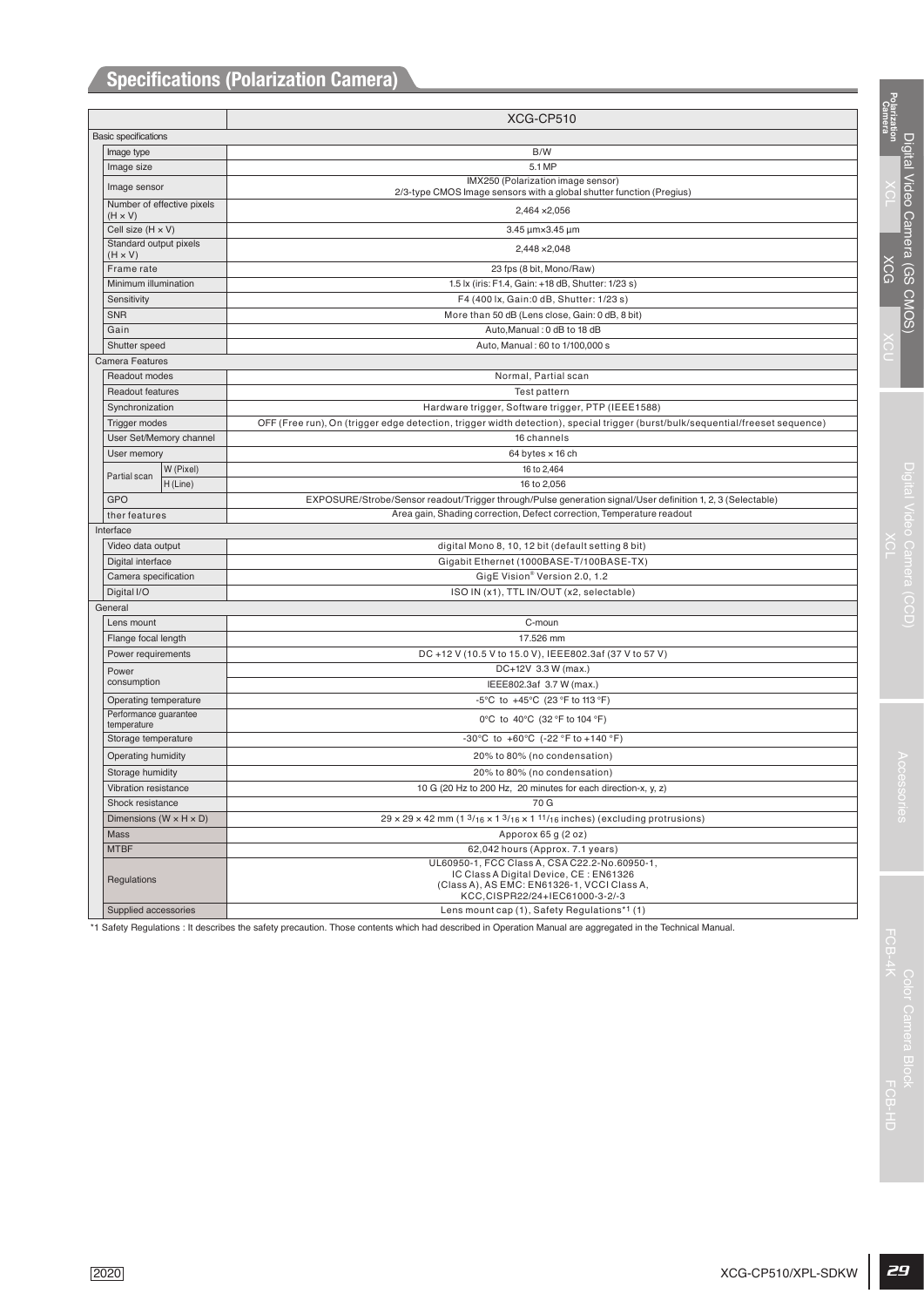### **Spectral Sensitivity Characteristics**

### **• XCG-CP510**

Relative sensitivity (Lens characteristics and light source characteristics excluded.)



### **Location and Function of Parts and Controls**



#### 1 **Lens mount (C-mount)**

Attach any C-mount lens or other optical equipment.

#### **Note**

Use a C-mount lens with a protrusion (a) extending from the lens mount face (b) of 10 mm (13/32 inch) or less.

#### 2 **Guide screw holes (Top)**

3 **Guide screw holes/Tripod screw holes (bottom)** When using a tripod, use these four screw holes to attach a VCT-333I tripod adaptor.

#### 4 **Reference screw holes (bottom**)

These precision screw holes are for locking the camera module. Locking the camera module into these holes secures the optical axis alignment.

# **Rear Panel/Pin Assignments**



#### 5 **DC IN (DC power input) connector (6-pin)**

You can connect a camera cable to input the +12 V DC power supply. The pin configuration of this connector is as follows. (Refer to Fig. 6 above for the pin assignment of the connector.)

| Pin No. | Signal                       | Pin No. | Signal                          |
|---------|------------------------------|---------|---------------------------------|
|         | DC input<br>(10.5 V to 15 V) |         | GPI3/GPO3<br>$(GPO3 (ISO +)^*)$ |
|         | $GPI1 (ISO +)$               |         | $GPI1$ ( $ISO$ -)               |
|         | GPI2/GPO2                    |         | <b>GND</b>                      |

\* only XCG-CG160/CG160C

#### 6 **RJ45 connector**

You can connect a LAN cable to this connector to control the camera module from a host device to output image to a host device. By using a PoE-compatible LAN cable and camera module interface board or hub, you can supply power using the LAN cable.

#### **Note**

For safety, do not connect the connector for peripheral device wiring that might have excessive voltage to this port.

#### 7 **Reset switch**

The camera can be reset to the factory setting by pressing the reset switch for more than 3 seconds while the power is turned on.

#### 8 **Status LED (Green)**

This button is lit when power is being supplied to the camera. Various settings linked with GPO are available, such as to light up when interlocking with the trigger signal.

This button blinks when the network is disconnected, or while 1P is being acquired.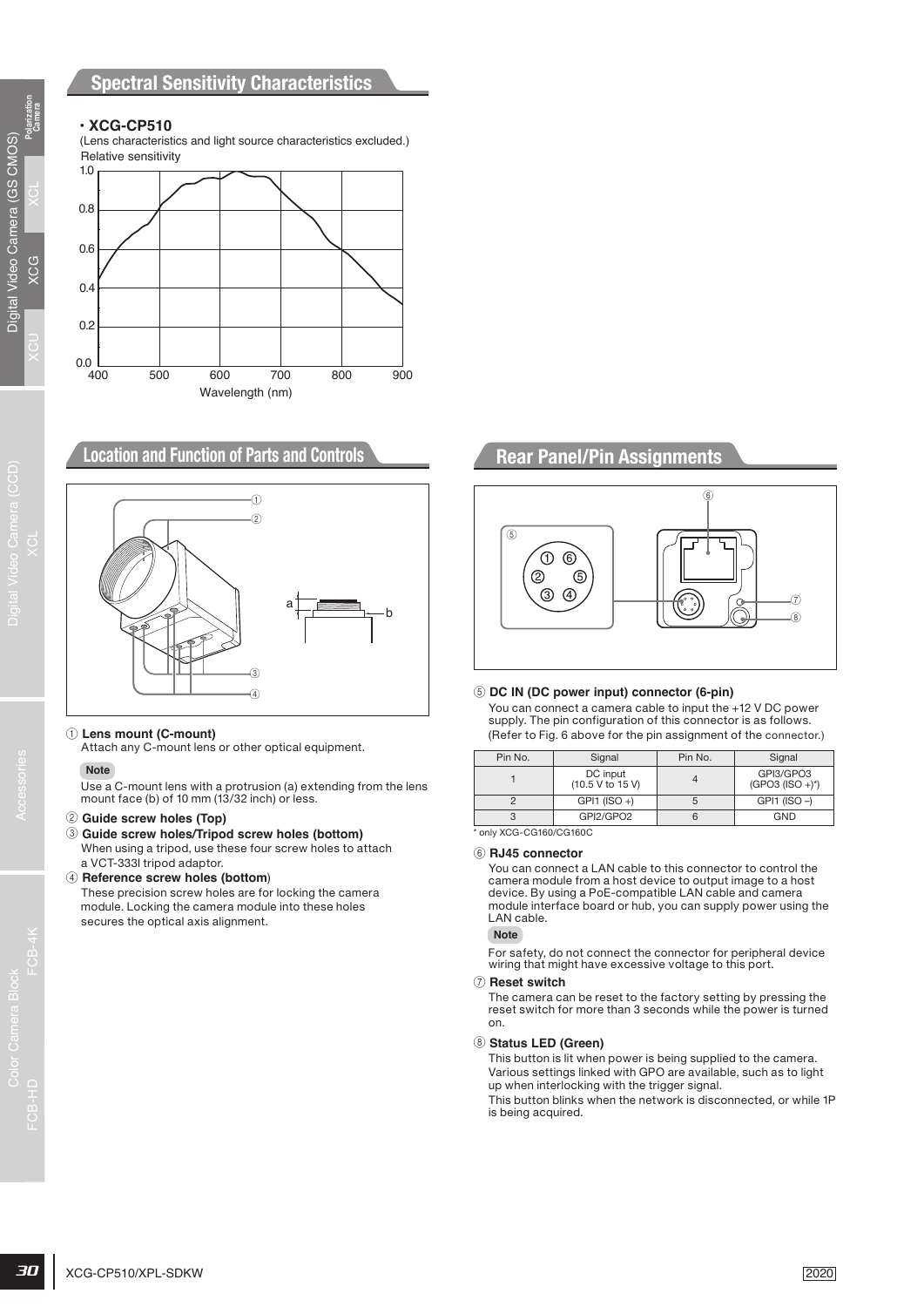# **Connecting the Cables**



- $(1)$  RJ45 connector  $(2)$  DC IN connector  $(3)$  LAN cable
- (4) Fastening screws (5) Camera cable

#### **Note**

### **Controlling the Camera From the Host Device**

|                        |                                  | 3                                                                                                                                                                                                 |                                     | signal can be changed via the TriggerSource register.                                             |                                   | Trigger signals can be input via the 2nd, 3rd, 4th pins of the DC IN<br>connector, or the software command. Switchover of the trigger                       |
|------------------------|----------------------------------|---------------------------------------------------------------------------------------------------------------------------------------------------------------------------------------------------|-------------------------------------|---------------------------------------------------------------------------------------------------|-----------------------------------|-------------------------------------------------------------------------------------------------------------------------------------------------------------|
|                        |                                  |                                                                                                                                                                                                   |                                     |                                                                                                   |                                   |                                                                                                                                                             |
|                        |                                  |                                                                                                                                                                                                   | Register                            | Parameter                                                                                         |                                   | Setting                                                                                                                                                     |
|                        |                                  |                                                                                                                                                                                                   |                                     | Line1(0)                                                                                          |                                   | DC IN connector 2nd pin (GPI1)                                                                                                                              |
|                        |                                  |                                                                                                                                                                                                   |                                     | Line $2(1)$<br>Line $3(2)$                                                                        |                                   | DC IN connector 3rd pin (GPI2)<br>DC IN connector 4th pin (GPI3) *                                                                                          |
|                        |                                  |                                                                                                                                                                                                   | Trigger<br>Source                   | Software (4)                                                                                      |                                   | Software (TriggerSoftware register)                                                                                                                         |
|                        | О                                |                                                                                                                                                                                                   |                                     | FreeSetSequence (13)                                                                              |                                   | FreeSetSequence mode                                                                                                                                        |
|                        |                                  |                                                                                                                                                                                                   |                                     | PTP (15)                                                                                          |                                   | IEEE1588 synchronization mode                                                                                                                               |
|                        |                                  |                                                                                                                                                                                                   |                                     |                                                                                                   |                                   | * XCG-CG160/CG160C: Unavailable. Dedicated to output.                                                                                                       |
|                        |                                  | Connect the camera cable to the DC IN connector and connect the<br>LAN cable to the RJ45 connector respectively. If you use a camera                                                              | Trigger signal polarity<br>Register | Low to Hi, or during the Hi interval.<br>from Hi to Low, or during the Low interval.<br>Parameter |                                   | Positive refers to a trigger signal polarity activated while rising from<br>Negative refers to a trigger signal polarity activated while falling<br>Setting |
|                        |                                  | module interface board or a hub that supports PoE, you can                                                                                                                                        |                                     | FallingEdge (0)                                                                                   |                                   | Negative                                                                                                                                                    |
|                        |                                  | operate the camera even if you do not connect the camera cable<br>to the DC IN connector. When you connect the LAN cable with<br>fastening screws, turn the two screws on the connector to secure | <b>Trigger Activation</b>           | RisingEdge (1)                                                                                    |                                   | Positive                                                                                                                                                    |
| the cable tightly.     |                                  |                                                                                                                                                                                                   |                                     | DC IN connector specifications                                                                    |                                   | 5 to 24 V (DC IN                                                                                                                                            |
|                        |                                  | Connect the other end of the camera cable to the DC-700/700CE                                                                                                                                     |                                     |                                                                                                   |                                   | connector 2nd pin)<br>3.5 to 5.5 V (DC IN                                                                                                                   |
|                        |                                  | and the other end of the LAN cable to the camera module interface                                                                                                                                 |                                     |                                                                                                   |                                   | connector 3rd and<br>4th pins*)                                                                                                                             |
| board or a hub.        |                                  |                                                                                                                                                                                                   |                                     |                                                                                                   |                                   | 0 to 0.4 V                                                                                                                                                  |
|                        |                                  |                                                                                                                                                                                                   | 2.0 $\mu$ s or less $\rightarrow$   | $\leftarrow$ 2.0 $\mu$ s or less                                                                  |                                   |                                                                                                                                                             |
| (1) RJ45 connector     | 2 DC IN connector                | (3) LAN cable                                                                                                                                                                                     |                                     | 10 $\mu$ s to 2 s<br>1 frame time or more                                                         |                                   |                                                                                                                                                             |
| (4) Fastening screws   | (5) Camera cable                 |                                                                                                                                                                                                   |                                     |                                                                                                   | Trigger input polarity = Negative | 5 to 24 V (DC IN                                                                                                                                            |
| <b>Note</b>            |                                  |                                                                                                                                                                                                   |                                     |                                                                                                   |                                   | connector 2nd pin)                                                                                                                                          |
|                        |                                  | Do not supply power to the camera cable and LAN cable                                                                                                                                             |                                     |                                                                                                   |                                   | -3.5 to 5.5 V (DC IN<br>connector 3rd and                                                                                                                   |
| at the same time.      |                                  |                                                                                                                                                                                                   |                                     |                                                                                                   |                                   | 4th pins*)                                                                                                                                                  |
|                        |                                  |                                                                                                                                                                                                   | 2.0 $\mu$ s or less $\rightarrow$   | $\leftarrow$ 2.0 $\mu$ s or less                                                                  |                                   | $-0$ to 0.4 V                                                                                                                                               |
|                        |                                  |                                                                                                                                                                                                   |                                     |                                                                                                   |                                   |                                                                                                                                                             |
|                        |                                  | <b>Controlling the Camera From the Host Device</b>                                                                                                                                                |                                     | 1 frame time or more<br>10 $\mu$ s to 2 s                                                         |                                   | * Except XCG-CG160/CG160C                                                                                                                                   |
| Control functions      |                                  | Description                                                                                                                                                                                       | <b>Note</b>                         |                                                                                                   | Trigger input polarity = Positive |                                                                                                                                                             |
| Operating mode         |                                  | Free run/Trigger                                                                                                                                                                                  |                                     | 700/CE, use DC 5 V or less at the logical high level.                                             |                                   | • When inputting a trigger signal to the camera using the DC-                                                                                               |
|                        | Free run                         | 1/100,000 s to 60 s                                                                                                                                                                               |                                     |                                                                                                   |                                   | • Make sure to supply power to the camera module and confirm                                                                                                |
|                        | Trigger edge                     | 1/100,000 s to 60 s                                                                                                                                                                               |                                     |                                                                                                   |                                   | that the camera module is operating before inputting a trigger                                                                                              |
|                        | detection                        |                                                                                                                                                                                                   |                                     |                                                                                                   |                                   | signal. If you input trigger signal to a camera module without                                                                                              |
|                        | Trigger pulse<br>width detection | Setting by trigger pulse width                                                                                                                                                                    |                                     | camera module.                                                                                    |                                   | the power supplied, this may cause a malfunction of the                                                                                                     |
| Gain                   |                                  | 0 dB to 18 dB                                                                                                                                                                                     |                                     |                                                                                                   |                                   |                                                                                                                                                             |
| <b>Partial Scan</b>    |                                  | Variable, 4-line increments                                                                                                                                                                       |                                     |                                                                                                   |                                   |                                                                                                                                                             |
|                        |                                  | (the number of settable lines are 16 or more)                                                                                                                                                     |                                     |                                                                                                   |                                   |                                                                                                                                                             |
| LUT (Look Up Table)    |                                  | OFF/ON (Mode: 5 types)                                                                                                                                                                            |                                     | <b>Trigger Signal Specifications</b>                                                              |                                   |                                                                                                                                                             |
| External trigger input |                                  | DC IN connector                                                                                                                                                                                   |                                     | Trigger input polarity = $Positive$                                                               |                                   |                                                                                                                                                             |
| Video output switch    |                                  | Monochrome model: Mono 8 / 10 / 12 bit                                                                                                                                                            |                                     |                                                                                                   | $--- 5 V to 24 V$                 |                                                                                                                                                             |
| Defect correction      |                                  | OFF/ON                                                                                                                                                                                            |                                     |                                                                                                   |                                   |                                                                                                                                                             |
| Shading correction     |                                  | OFF/ON                                                                                                                                                                                            |                                     |                                                                                                   |                                   |                                                                                                                                                             |
| Image flip             |                                  | OFF/ON                                                                                                                                                                                            |                                     |                                                                                                   | ------ 0 V to +0.4 V              |                                                                                                                                                             |
| Area gain              |                                  | OFF/ON                                                                                                                                                                                            |                                     |                                                                                                   |                                   |                                                                                                                                                             |
|                        |                                  |                                                                                                                                                                                                   | $2.0 \ \mu s$<br>or less            | $2.0 \,\mu s$ or less                                                                             |                                   |                                                                                                                                                             |
|                        |                                  |                                                                                                                                                                                                   |                                     |                                                                                                   |                                   |                                                                                                                                                             |
|                        |                                  |                                                                                                                                                                                                   |                                     | 10 µs to 2 s                                                                                      |                                   |                                                                                                                                                             |
|                        |                                  |                                                                                                                                                                                                   |                                     | Trigger input polarity $=$ Negative                                                               |                                   |                                                                                                                                                             |
|                        |                                  |                                                                                                                                                                                                   |                                     | 10 $\mu$ s to 2 s                                                                                 |                                   |                                                                                                                                                             |
|                        |                                  |                                                                                                                                                                                                   |                                     |                                                                                                   |                                   |                                                                                                                                                             |
|                        |                                  |                                                                                                                                                                                                   |                                     |                                                                                                   |                                   |                                                                                                                                                             |
|                        |                                  |                                                                                                                                                                                                   | $2.0 \,\mu s -$<br>or less          | $-2.0 \ \mu s$ or less                                                                            |                                   |                                                                                                                                                             |
|                        |                                  |                                                                                                                                                                                                   |                                     |                                                                                                   | ---- 5 V to 24 V                  |                                                                                                                                                             |
|                        |                                  |                                                                                                                                                                                                   |                                     |                                                                                                   |                                   |                                                                                                                                                             |
|                        |                                  |                                                                                                                                                                                                   |                                     |                                                                                                   |                                   |                                                                                                                                                             |
|                        |                                  |                                                                                                                                                                                                   |                                     |                                                                                                   | $---------0$ V to 0.4 V           |                                                                                                                                                             |
|                        |                                  |                                                                                                                                                                                                   |                                     |                                                                                                   |                                   |                                                                                                                                                             |
|                        |                                  |                                                                                                                                                                                                   |                                     |                                                                                                   |                                   | Voltage reading shows figure by terminal with 10 $k\Omega$ or more.                                                                                         |
|                        |                                  |                                                                                                                                                                                                   | <b>Note</b>                         |                                                                                                   |                                   |                                                                                                                                                             |
|                        |                                  |                                                                                                                                                                                                   |                                     |                                                                                                   |                                   | When inputting a trigger signal to the camera using the DC-700/DC-                                                                                          |
|                        |                                  |                                                                                                                                                                                                   |                                     | 700CE, use DC 5 V or less at the logical high level.                                              |                                   |                                                                                                                                                             |
|                        |                                  |                                                                                                                                                                                                   |                                     |                                                                                                   |                                   |                                                                                                                                                             |
| 2020                   |                                  |                                                                                                                                                                                                   |                                     |                                                                                                   |                                   | XCG-CP510/XPL-SDKW                                                                                                                                          |
|                        |                                  |                                                                                                                                                                                                   |                                     |                                                                                                   |                                   |                                                                                                                                                             |

# **Trigger Signal Input**

| Register | Parameter            | Setting                                             |
|----------|----------------------|-----------------------------------------------------|
|          | Line1 $(0)$          | DC IN connector 2nd pin (GPI1)                      |
|          | Line $2(1)$          | DC IN connector 3rd pin (GPI2)                      |
| Trigger  | Line $3(2)$          | DC IN connector 4th pin (GPI3) *                    |
| Source   | Software (4)         | Software (TriggerSoftware register)                 |
|          | FreeSetSequence (13) | FreeSetSequence mode                                |
|          | PTP (15)             | IEEE1588 synchronization mode                       |
|          |                      | XCG-CG160/CG160C: Unavailable. Dedicated to output. |

#### **Trigger signal polarity**

| Reaister           | Parameter       | Setting  |
|--------------------|-----------------|----------|
| Trigger Activation | FallingEdge (0) | Negative |
|                    | RisingEdge (1)  | Positive |

#### **DC IN connector specifications**



#### **Note**

- When inputting a trigger signal to the camera using the DC-700/CE, use DC 5 V or less at the logical high level.
- Make sure to supply power to the camera module and confirm that the camera module is operating before inputting a trigger signal. If you input trigger signal to a camera module without the power supplied, this may cause a malfunction of the camera module.

# **Trigger Signal Specifications**





### **Note**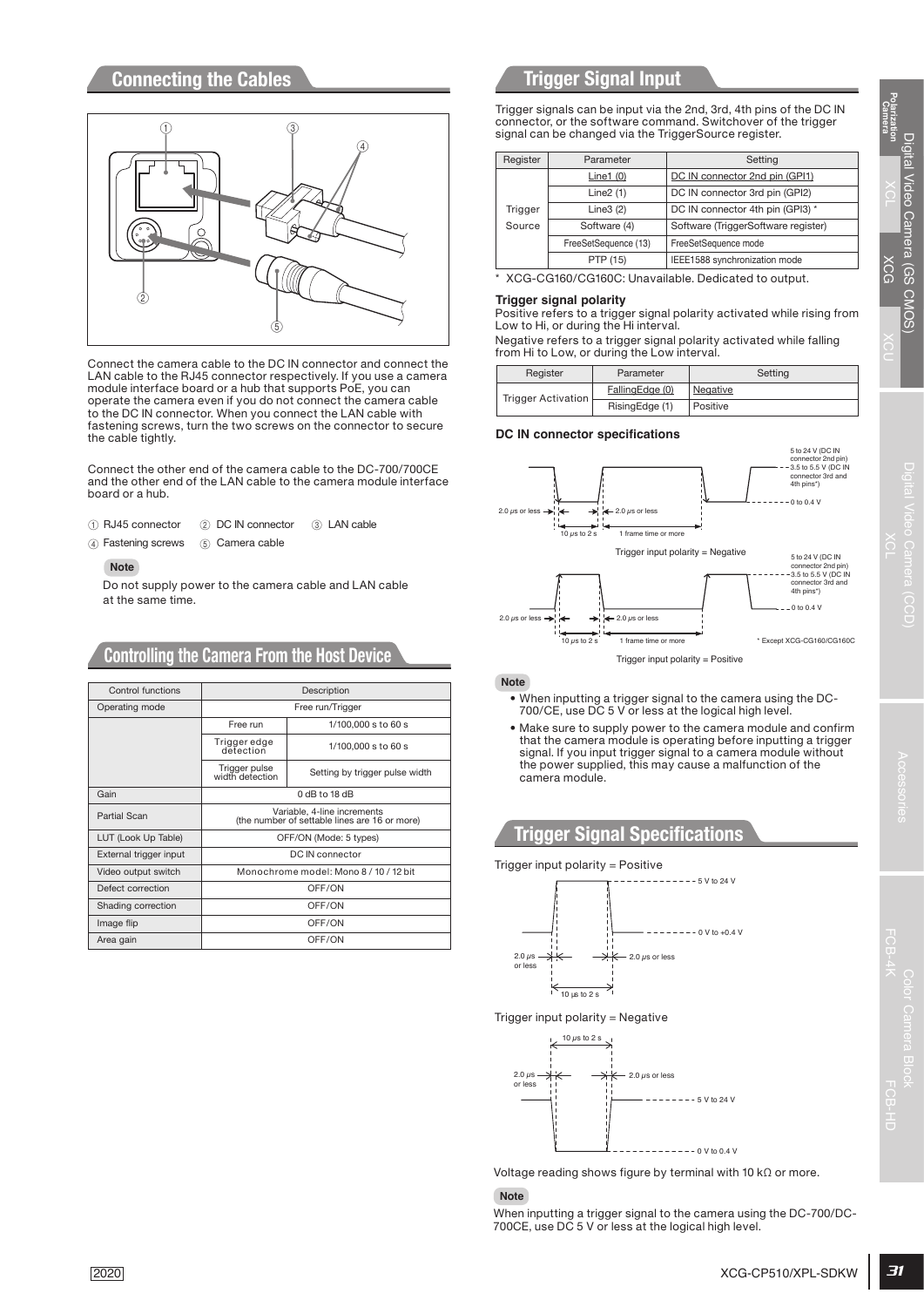# **Trigger Modes**

There are five modes, Free run, Bulk Trigger, Sequential Trigger, Burst Trigger and Freeset squence.

#### Free Run

The camera operates without a trigger signal and performs the video output operation continuously after the shutter (exposure) is finished when operating in Free run mode.







#### **Bulk Trigger**

Different camera setting configurations are stored in memory channels beforehand, with the different settings applied to acquire multiple video images at each trigger event. In the following diagram, two images are acquired in one cycle.



#### **Sequential Trigger**

Different camera setting configurations are stored in memory channels beforehand, with the different settings applied in sequence to acquire a different image with each trigger event. In the following diagram, two images with different exposure settings are acquired in one cycle.



#### **Burst Trigger**

This is a feature capable of continuous shooting at the trigger timing and specifying the number of exposures, exposure interval, and exposure time. Select from the mode that repeats one exposure time or the mode that switches between 2 exposure times repeatedly. Furthermore, there is another mode that repeats only while the trigger signal is on.

(A) When 1 pattern of exposure time is set

Set the number of exposures, exposure interval (1), and exposure time (2) Continuous shooting at the trigger timing



(B) When 2 patterns of exposure times are set

Set the number of exposures, exposure interval (1), and exposure time (2) Continuous shooting at the trigger timing



#### **Freeset sequence**

You can perform multiple (maximum 10 patterns) exposure and GPO output with 1 trigger signal.

The start time and length as well as the gain of exposure and GPO output can be set to any value.

The set sequence of exposure and GPO output is established as 1 cycle, and this cycle can be repeated.



# **Trigger Inhibition**

Trigger input can be disabled. This function is effective when disabling the trigger signal to a specific camera in the environment where multiple cameras are connected by the same trigger signal and when preventing false operations caused by noise contamination to the trigger signal line (due to the installed environment).

![](_page_6_Figure_34.jpeg)

### **Trigger Delay**

The camera can delay the trigger signal.

![](_page_6_Figure_37.jpeg)

### **Trigger Range Limit**

Only signals in the set trigger width can be accepted as the trigger signal. This functions as a noise filter, which removes chattering or disturbance noise in the trigger signal line. When the trigger signal is input, exposure is started with the time lag of the trigger range setting values. Image will not be output, when trigger signal width is out of set range.

#### **Trigger range operation example**

ExposureTime=300, TriggerAcceptanceRangeLowerLimit=100 in the figure.

![](_page_6_Figure_42.jpeg)